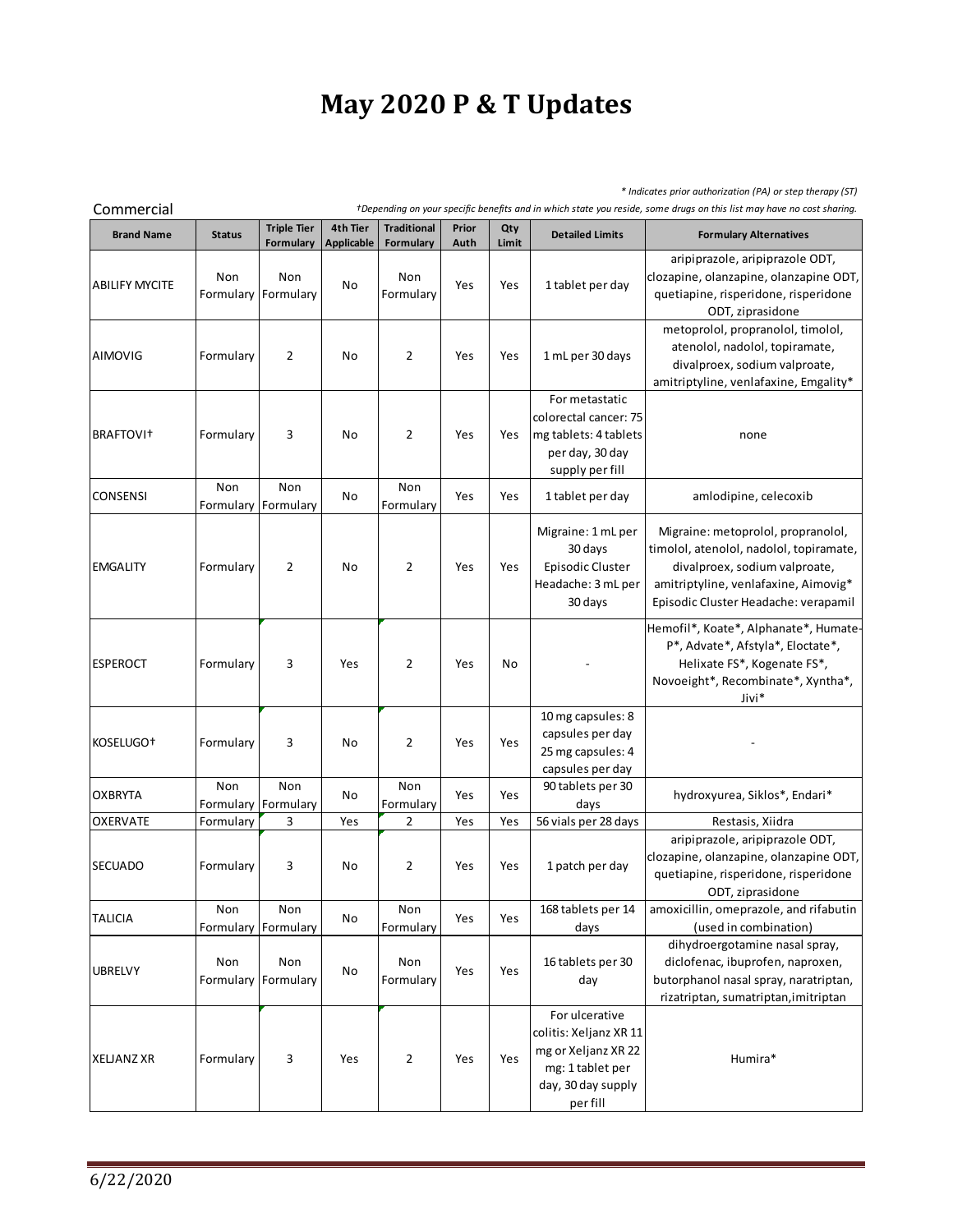the control of the control of the control of

| <b>Brand Name</b>     | <b>Status</b> | <b>Tier</b>                | Prior<br>Auth | Qty<br>Limit | <b>Detailed Limits</b>                                                                                             | <b>Formulary Alternatives</b>                                                                                                                                                                  |
|-----------------------|---------------|----------------------------|---------------|--------------|--------------------------------------------------------------------------------------------------------------------|------------------------------------------------------------------------------------------------------------------------------------------------------------------------------------------------|
| <b>ABILIFY MYCITE</b> | Non           | Non<br>Formulary Formulary | Yes           | Yes          | 1 tablet per day                                                                                                   | aripiprazole, aripiprazole ODT, clozapine,<br>olanzapine, olanzapine ODT, quetiapine,<br>risperidone, risperidone ODT,<br>ziprasidone                                                          |
| <b>AIMOVIG</b>        | Formulary     | 2                          | Yes           | Yes          | 1 mL per 30 days                                                                                                   | metoprolol, propranolol, timolol,<br>atenolol, nadolol, topiramate,<br>divalproex, sodium valproate,<br>amitriptyline, venlafaxine, Emgality*                                                  |
| <b>BRAFTOVI</b>       | Formulary     | 2                          | Yes           | Yes          | For metastatic colorectal<br>cancer: 75 mg tablets: 4<br>tablets per day, 30 day<br>supply per fill                | none                                                                                                                                                                                           |
| <b>CONSENSI</b>       | Non           | Non<br>Formulary Formulary | Yes           | Yes          | 1 tablet per day                                                                                                   | amlodipine, celecoxib                                                                                                                                                                          |
| <b>EMGALITY</b>       | Formulary     | 2                          | Yes           | Yes          | Migraine: 1 mL per 30 days<br>Episodic Cluster<br>Headache: 3 mL per 30<br>days                                    | Migraine: metoprolol, propranolol,<br>timolol, atenolol, nadolol, topiramate,<br>divalproex, sodium valproate,<br>amitriptyline, venlafaxine, Aimovig*<br>Episodic Cluster Headache: verapamil |
| <b>ESPEROCT</b>       | Formulary     | 2                          | Yes           | No           |                                                                                                                    | Hemofil*, Koate*, Alphanate*, Humate-<br>P*, Advate*, Afstyla*, Eloctate*, Helixate<br>FS*, Kogenate FS*, Novoeight*,<br>Recombinate*, Xyntha*, Jivi*                                          |
| <b>KOSELUGO</b>       | Formulary     | 2                          | Yes           | Yes          | 10 mg capsules: 8 capsules<br>per day<br>25 mg capsules: 4 capsules<br>per day                                     |                                                                                                                                                                                                |
| <b>OXBRYTA</b>        | Non           | Non<br>Formulary Formulary | Yes           | Yes          | 90 tablets per 30 days                                                                                             | hydroxyurea, Siklos*, Endari*                                                                                                                                                                  |
| <b>OXERVATE</b>       | Formulary     | 2                          | Yes           | Yes          | 56 vials per 28 days                                                                                               | Restasis, Xiidra                                                                                                                                                                               |
| SECUADO               | Formulary     |                            | Yes           | Yes          | 1 patch per day                                                                                                    | aripiprazole, aripiprazole ODT, clozapine,<br>olanzapine, olanzapine ODT, quetiapine,<br>risperidone, risperidone ODT,<br>ziprasidone                                                          |
| <b>TALICIA</b>        | Non           | Non<br>Formulary Formulary | Yes           | Yes          | 168 tablets per 14 days                                                                                            | amoxicillin, omeprazole, and rifabutin<br>(used in combination)                                                                                                                                |
| <b>UBRELVY</b>        | Non           | Non<br>Formulary Formulary | Yes           | Yes          | 16 tablets per 30 day                                                                                              | dihydroergotamine nasal spray,<br>diclofenac, ibuprofen, naproxen,<br>butorphanol nasal spray, naratriptan,<br>rizatriptan, sumatriptan, imitriptan                                            |
| XELJANZ XR            | Formulary     | $\overline{2}$             | Yes           | Yes          | For ulcerative colitis:<br>Xeljanz XR 11 mg or<br>Xeljanz XR 22 mg: 1 tablet<br>per day, 30 day supply per<br>fill | Humira*                                                                                                                                                                                        |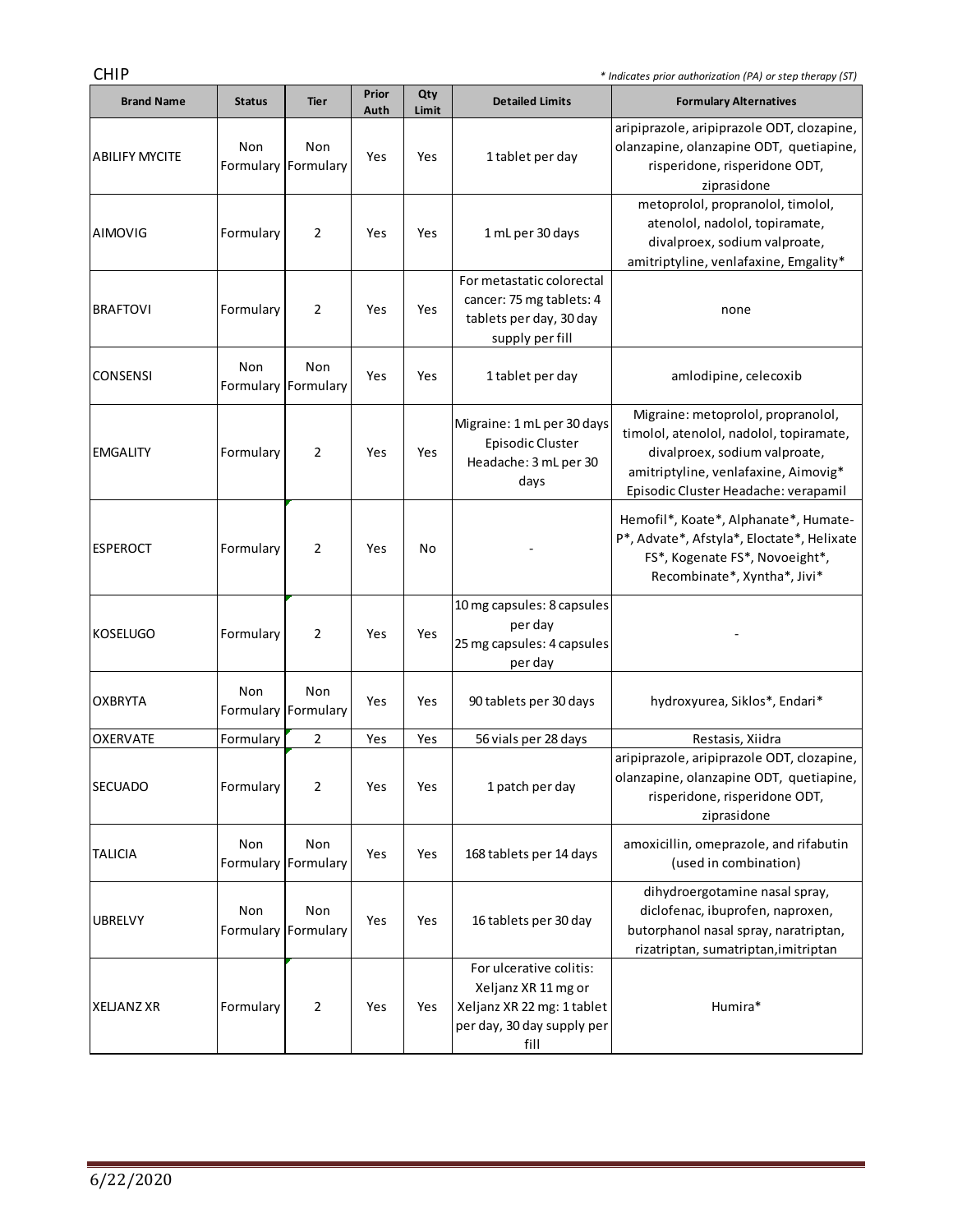GHP Family *\* Indicates prior authorization (PA) or step therapy (ST)*

| <b>Brand Name</b> | <b>Status</b> | <b>GHP Family</b><br>Formulary<br><b>Tier</b> | <b>Prior Auth</b> | Qty<br>Limit | <b>Detailed Limits</b> | <b>Formulary Alternative(s)</b>   |  |
|-------------------|---------------|-----------------------------------------------|-------------------|--------------|------------------------|-----------------------------------|--|
| <b>OXBRYTA</b>    | Non           | Non                                           | Yes               | Yes          | 90 tablets per 30      | hydroxyurea, Siklos*              |  |
|                   | Formulary     | Formulary                                     |                   |              | days                   |                                   |  |
| <b>OXERVATE</b>   | Non           | Non                                           | Yes               | Yes          | 56 vials per 28        | per Statewide Preferred Drug List |  |
|                   | Formulary     | Formulary                                     |                   |              | days                   |                                   |  |
| <b>UBRELVY</b>    | Non           | Non                                           | Yes               | Yes          | 16 tablets per 30      |                                   |  |
|                   | Formulary     | Formulary                                     |                   |              | days                   | per Statewide Preferred Drug List |  |

Geisinger Gold

*\* Indicates prior authorization (PA) or step therapy (ST)*

and in

| <b>Brand Name</b>     | <b>Status</b>    | \$0 Deductible<br>Formulary   | <b>Standard</b><br>Formulary | Prior<br>Auth | Qty<br>Limit | <b>Detailed Limits</b>                                                  | <b>Formulary Alternative(s)</b>                                                                                                                         |
|-----------------------|------------------|-------------------------------|------------------------------|---------------|--------------|-------------------------------------------------------------------------|---------------------------------------------------------------------------------------------------------------------------------------------------------|
| <b>ABILIFY MYCITE</b> | Formulary        | Specialty                     | 25%<br>coinsurance           | Yes           | Yes          | 1 tablet per day                                                        | aripiprazole oral tablets,<br>risperidone ODT, Abilify Maintena                                                                                         |
| ADAKVEO               | Formulary        | Specialty                     | 25%<br>coinsurance           | Yes           | No           |                                                                         | hydroxyurea, Endari*                                                                                                                                    |
| <b>GIVLAARI</b>       | Formulary        | Specialty                     | 25%<br>coinsurance           | Yes           | No           |                                                                         | none                                                                                                                                                    |
| IKOSELUGO             | Formulary        | Specialty                     | 25%<br>coinsurance           | Yes           | Yes          | 10 mg capsules: 8<br>capsules/day; 25 mg<br>capsules: 4<br>capsules/day | none                                                                                                                                                    |
| <b>OXBRYTA</b>        | Formulary        | Specialty                     | 25%<br>coinsurance           | Yes           | Yes          | 90 tablets per 30 days                                                  | hydroxyurea, Endari*                                                                                                                                    |
| <b>OXERVATE</b>       | Formulary        | Specialty                     | 25%<br>coinsurance           | Yes           | Yes          | 56 vials per 28 days                                                    | none                                                                                                                                                    |
| RECARBRIO             | Formulary        | Specialty                     | 25%<br>coinsurance           | Yes           | Yes          | 4 vials per day                                                         | Imipenem/cilastin, ertapenem,<br>meropenem, levofloxacin,<br>moxifloxacin, ceftriaxone,<br>Zerbaxa*                                                     |
| <b>SARCLISA</b>       | Formulary        | Specialty                     | 25%<br>coinsurance           | Yes           | No           |                                                                         | Revlimid*, Pomalyst*, Velcade*,<br>Kyprolis*, Darzalex*, Ninlaro*,<br>Empliciti*, Farydak*                                                              |
| <b>SECUADO</b>        | Formulary        | <b>Brand Non</b><br>Preferred | 25%<br>coinsurance           | Yes           | Yes          | 1 patch per day                                                         | aripiprazole, olanzapine tablet,<br>quetiapine, risperidone<br>tablet/ODT, quetiapine ER,<br>ziprasidone, Saphris*                                      |
| <b>TALICIA</b>        | Non<br>Formulary |                               |                              |               |              |                                                                         | Omeprazole, amoxicillin, rifabutin<br>(used in combination)                                                                                             |
| <b>UBRELVY</b>        | Formulary        | <b>Brand Non</b><br>Preferred | 25%<br>coinsurance           | Yes           | Yes          | 16 tablets per 30 days                                                  | diclofenac, ibuprofen, naproxen,<br>butorphanol nasal spray,<br>almotriptan, naratriptan,<br>rizatriptan, sumatriptan,<br>dihydroergotamine nasal spray |
| <b>VYONDYS 53</b>     | Formulary        | Specialty                     | 25%<br>coinsurance           | Yes           | No           |                                                                         | Exondys-51*, Deflazacort*                                                                                                                               |